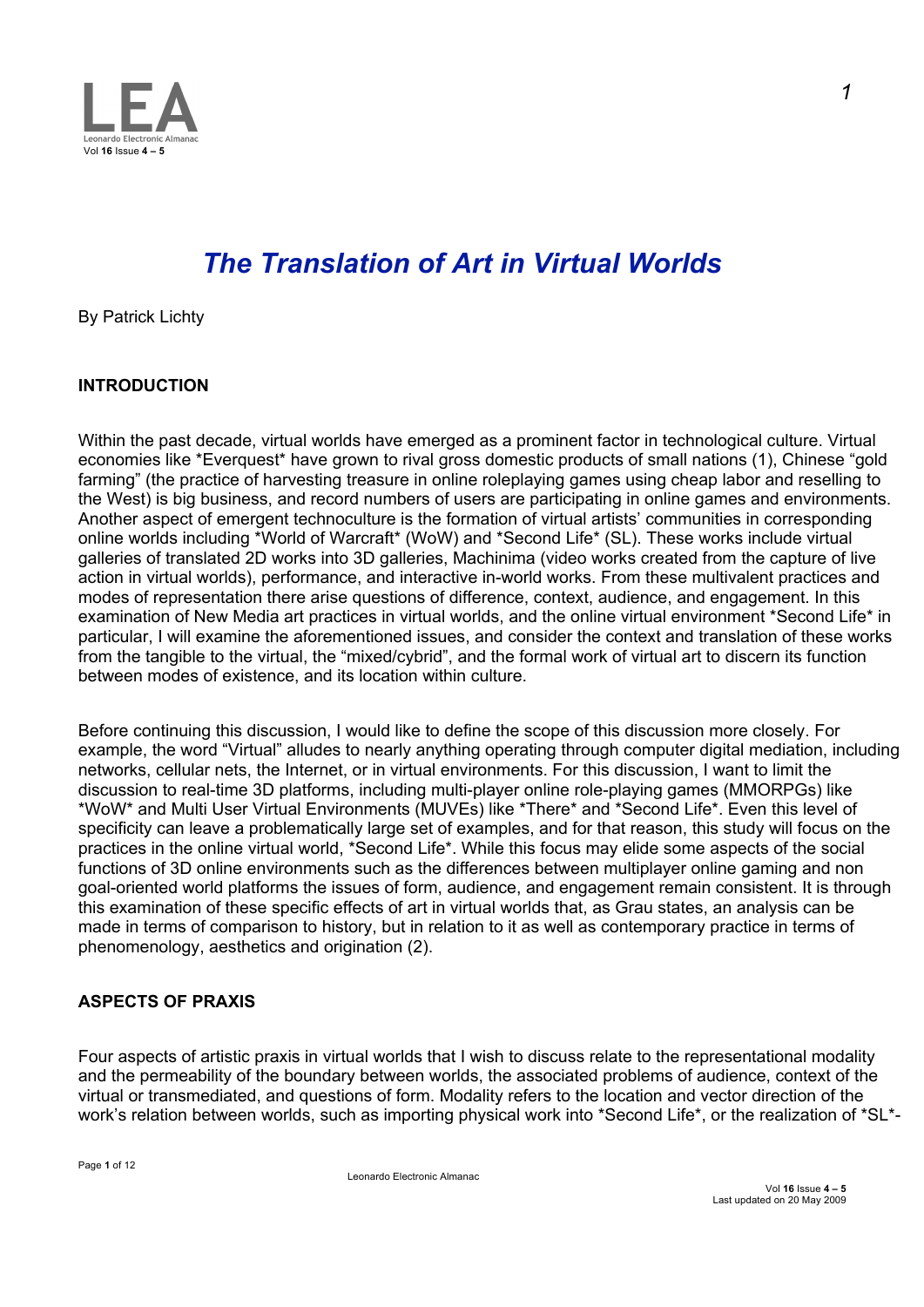

based works in the physical (directly or via interpretation). Audiences for virtual work are often small, as servers can only manage limited numbers of avatars (usually 50-75 per region), and presuppose certain educational and technical resources, as well as one's familiarity with online/cyberculture. From this, it can be said that context is as cultural as technical, as virtual worlds often have their own specific cultures, and art created for one milieu may not translate well to another. And lastly, (this may be an essay in itself,) is there a virtual formalism in online worlds? Before looking at artists' works in \*SL\*, I want to discuss these four attributes (modality, audience, context, and formalism,) then consider series of artists works that fall under this framework.

In considering representational modality in virtual world-based art, the nature of communication of the work is dependent upon its location and vector. What I mean by vector is a gesture of direction, simultaneity, concurrence, or stasis in regards to its movement between worlds. For example, execution of a virtual project exhibits a gesture defined by its formal, cultural, and conceptual context. Is it a purely virtual installation, meant to be experienced from inside the world only, akin to Char Davies' early VR work \*Ephemere\* (3)? What is meant by this is that in \*Ephemere\*, users donned traditional glove-and-goggles for VR, and navigated using a vest that controlled their movement by sensing their breathing and translating that to buoyancy in the virtual world. Aside from the simulated world, are there different levels of representation of work outside of the online experience, either as edited media, or realized virtual structures in physical form? Or, is the work in question basically 2-dimensional work translated into a virtual construct? This epistemological "movement" within and between worlds has four basic structures; work that is essentially traditional physical art translated to the virtual, "evergent" work that is physically realized from virtual origins, the virtual itself, designed entirely for the client/browser experience, and "cybrids" that exist concurrently between various modalities.

The semiotics of the reiteration of tangible works in virtual space is a straightforward affair, as is the work that is meant to be experienced entirely in-world. However, the movement from virtual to the tangible, which includes consideration of works existing with simultaneous physical and virtual components, present more complex models. Marcos Novak has used the term "evergence" (4) to refer to the physicalization of structures that have their origin in the virtual. While evergent technologies and artworks have been realized through haptic devices and sensor arrays, other technologies like rapid prototyping and computerized fabrication are more direct examples of processes that could illustrate properties of evergence. However, the idea of evergence only addresses the "original" work of virtual art whose vector everges it into the physical, but does not account for simultaneous modes of representation, which is the subject of the cybrid.

Peter Anders, in his book, \*Envisioning Cyberspace\* (5)*,* explored the idea of the "Cybrid" environment existing simultaneously in virtual and physical modes. Examples of the cybrid are Augmented Reality, Physical Computing, and Telepresence. In Second Life, cybridity is metaphorical or limited, as it utilizes only the screen, keyboard and mouse physical interfaces and does not significantly integrate the physical environment as part of the interface to the virtual. There are works that clearly illustrate the cybrid, a notable example being Perry Hoberman's \*Systems Maintenance\* (6) in which the room layout is reiterated in virtual, miniature, and full-scale forms. The interactor is challenged to consider the (in)consistencies between worlds by aligning, composing, or resolving these juxtapositions. Contrasted with Hoberman, Second Life is far more "virtual", although artists in this discussion attempt to problematize this Platonic duality. In addition, an interesting metaphor in relation to the cybrid is Linden Labs' (the maker of \*Second Life\*) is that of the name of their environment itself as existential overlay to the physical. Linden labs invocation of this metaphor raises questions about the intent of the creation of such worlds and how (or if) artists will choose to engage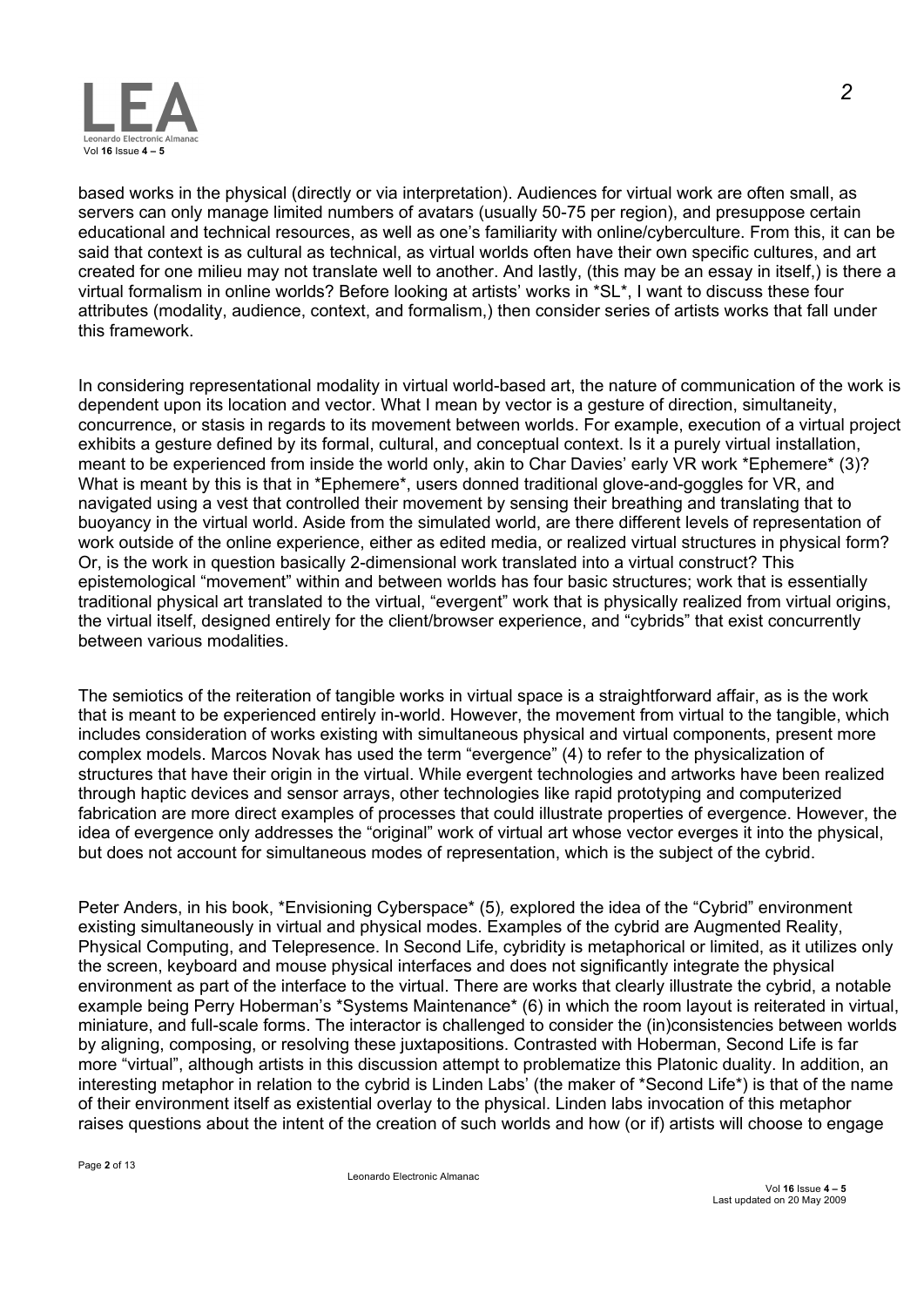

with virtual environments in this manner. Virtual/physical concurrence can be passive/multimodal (\*Second Front\*) or direct (Proske, Haque, et al), and represent a developing arena for mixed mode virtual works. But then, modality is closely related to the question of form, and is the next issue under consideration.

How an artist communicates with a medium (context, mode) is also relative to what the artist says (form, content). The artists in this essay fulfill the content portion, and the previous two are discussed in this first half of the essay, which leaves us with form. The problem of formalism inevitably brings me to the criticism of Clement Greenberg and David Antin. Greenberg, in essays such as "The New Sculpture" and "American-Type Painting" (7) among others where he developed the aesthetics of high Modernist formalism that stressed the essence of the medium, foregrounding artists such as Rothko and Judd. In doing so, Greenberg solidifies the link between the "medium and the message", paralleling other thinkers such as McLuhan.

The problem with the invocation of Greenberg stems from his foundations in material formalism taken in context with the formalism of virtual worlds, where there is only a simulation of formalism. However, one could say that there is formalism in code, or in 3D clients like \*Second Life\* as defined by their methods of representation, such as through 3D hardware/graphics cards and software drivers (OpenGL), as well as the tools themselves. The methods of modeling, texturing of objects and virtual projection define a formalism for virtual worlds, if one can remap from Modernism to Postmodernism by substituting the object for the Baudrillardian simulacrum. Verisimilitude of form is what becomes essential in virtual worlds, and subsequent layers/protocols, such as the client, code, and constructors.

While Greenberg gives some of the answers to my discussion of virtual formalism, David Antin offers the added dimension of distinctiveness. In \*Video: The Distinctive Features of the Medium\**.* (8), Antin defines the formal qualities of video as being distinct from TV in that it is created bottom up, rather than hegemonically/institutionally (top-down). This could be the distinction of open environments like SL versus video games like \*WoW\*, in that in games, most of the objects are \*mostly\* defined, or are at least not as easily modified. The perceived problem may be that the \*Second Life\* software is made by a corporation, the art-structures created by the users, much like the Portapak "portable" video recorder being created by Sony. However, in \*WoW\*, \*Everquest\*, \*Eve Online\*, et al, the universe, characters, modalities are much more tightly defined, and so create a much tighter context for expression/communication.

Also related to audience engagement through works in virtual worlds is the cultural context of the milieu, as virtual worlds have specific cultures. This is likely proportional to the degree of user involvement and community coherence. Evidence of culturally specific terms in Second Life is illustrated by words like "griefing" (social disruption), "Ruthing" (the fact that all avatars teleport initially as females, or 'Ruths'), and "Goreans" (the community of slavers that roleplay using John Norman's \*Gor\* pulp fantasy book series). Specific terms also exist for worlds like \*WoW\*, and these linguistic traces illustrate the cultural peculiarities of online worlds, but this is not limited to the virtual. For example, there are numerous semiotic differences from culture to culture, such as the hand gesture for "OK" in the West possible being interpreted for money ("okane") in Japanese culture, and likewise the signification of white as representing purity or death. Therefore, the virtual artist has tremendous communication challenges, not only in regards to the ones pertaining to bridging misperceptions between Contemporary and New Media art cultures, but also the particular online milieu in which the artist is working as well.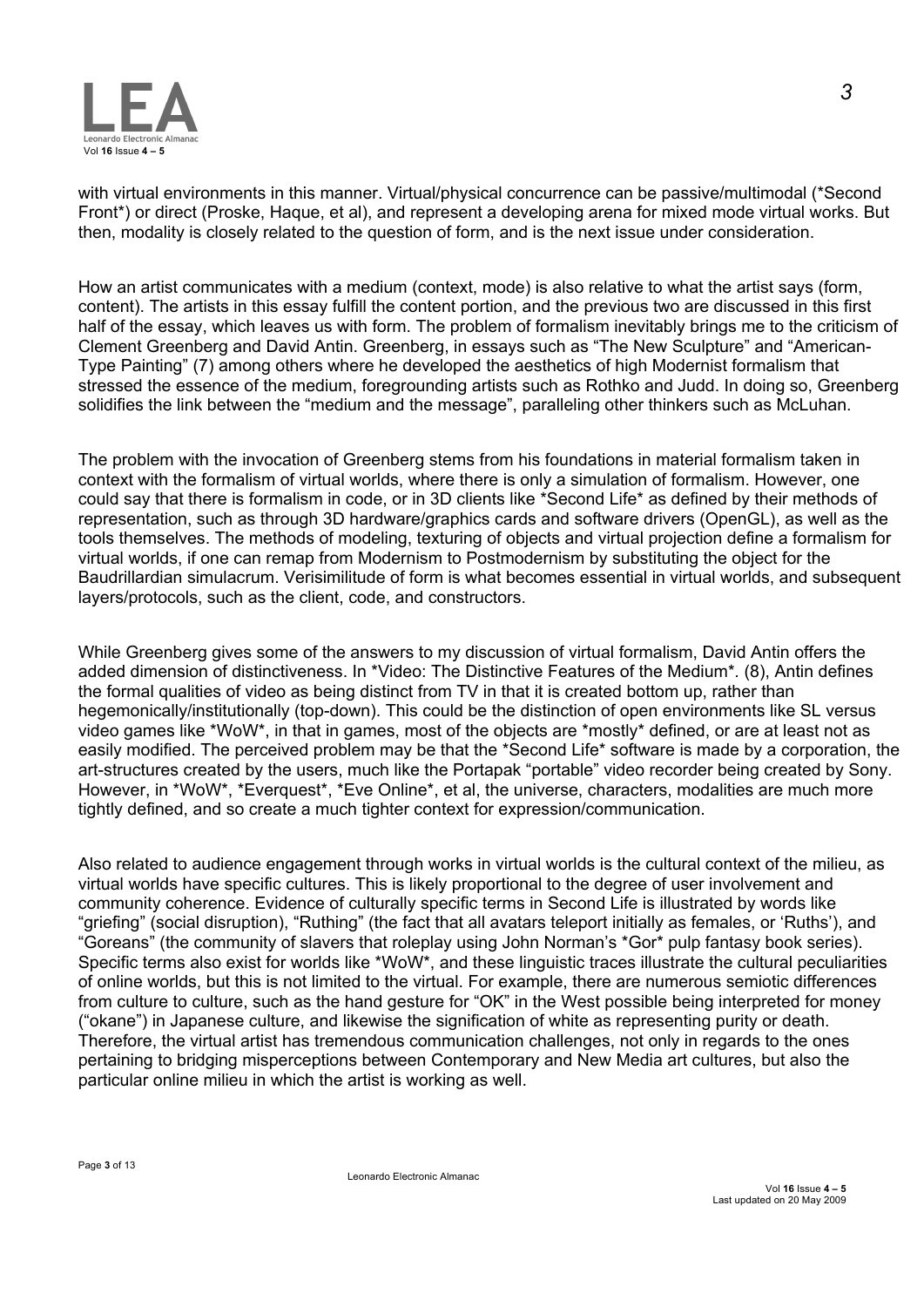

This is evident in a 2007 ban on what is termed as "ageplay", or depiction of child avatars in what might be considered erotic or sexual situations. The issue, as reported by numerous agencies, including Reuters' Second Life office (9) is that the ability to modify avatars, or virtual bodies, into childlike forms has resulted in "childplay", or simulated sexual acts with these "child" avatars. The sim-sex practice created controversy in The Netherlands, Italy, et al in which child pornography laws are far more stringent than in the United States, and was banned by Linden Labs in 2007. This writer does not contest the illegality of child pornography, but what is more interesting is a strange parallel to American controversy in child nudity in the arts.

In 2007, artist Zoe Hartnell (nee, physical identity unknown), along with partner Sysperia Poppy, created artworks for their \*The King Has Fallen\* gallery. These works, now mostly offline due to in-world controversy (10), depicted Hartnell's dolls in Victorian "Gothic Lolita" style, a fashion style popular in 2000's Japan, and various erotic configurations. Hartnell's works strongly echo Hans Bellmer's "La Poupee" (11) in their manipulation of anatomically correct dolls, as well as commonly available Japanese doll makes. In August 2007, Hartnell & Poppy's \*The King has Fallen\* gallery was taken offline by the artists due to community controversy regarding their work and its relation to the childplay ban instituted by Linden Labs. While this sort of controversy has its precedents in the representation of child-forms, such as the 1989 Mapplethorpe exhibition at the Cincinnati CAC (12), the general ban on erotic depictions of childlike avatars shows the challenges the artist faces in terms of representational practice and cultural context in a given environment.

Another issue specific to the creation to work in virtual worlds is that of audience. Engagement of the audience can be problematic, as there are technical limitations of server technology. An example is that a region in \*SL\* has a maximum avatar capacity of 100 concurrent users, and most areas begin to fail at less than eighty visitors at a time due to server and network workloads. The \*Second Life\* client, as well as most MMORPG games requires a high-performance computer system. These two requirements limit the actual audience in terms of actual number of people who can experience a work at one time, as well as establishing socioeconomic barriers for the patron. This is due to the relatively high system and network connection requirements and technical proficiencies including figuring out different interface paradigms, learning 3D modeling tools, and elementary scripting, creating assumptions of privilege in these worlds. From this, universal access to virtual work cannot be assumed to be viable, or possibly even desirable for some populations, but questions remain as to the sociocultural impact of art residing in virtual worlds.

The social effects of representational practices in virtual worlds and how they reach audiences are extremely mixed, and their reactions are unpredictable. The incident of the "nuclear bomb" on the Australian ABC island (13) drew widespread attention more as a novelty than imminent threat. Called "griefing", this form of in-world aggravation seldom results in more than bemused news stories or in extreme cases, restoration of an SL region to a previous state. Although griefing is probably the most extreme case of an in-world agitprop practice, interventions or art would not gain much attention except for the efforts of external media bloggers, interventionists' sites and the occasional news organization. It is truly the case of the virtual work of art, except in few cases, it is the metaphorical case of the tree falling in the woods needing a witness to experience the sound of its toppling.

## **INTERMEZZO: FROM PATAPHYSICS TO PRAXIS**

In the preceding, I have discussed some of the concerns that I have experienced in the creation of art in

*4*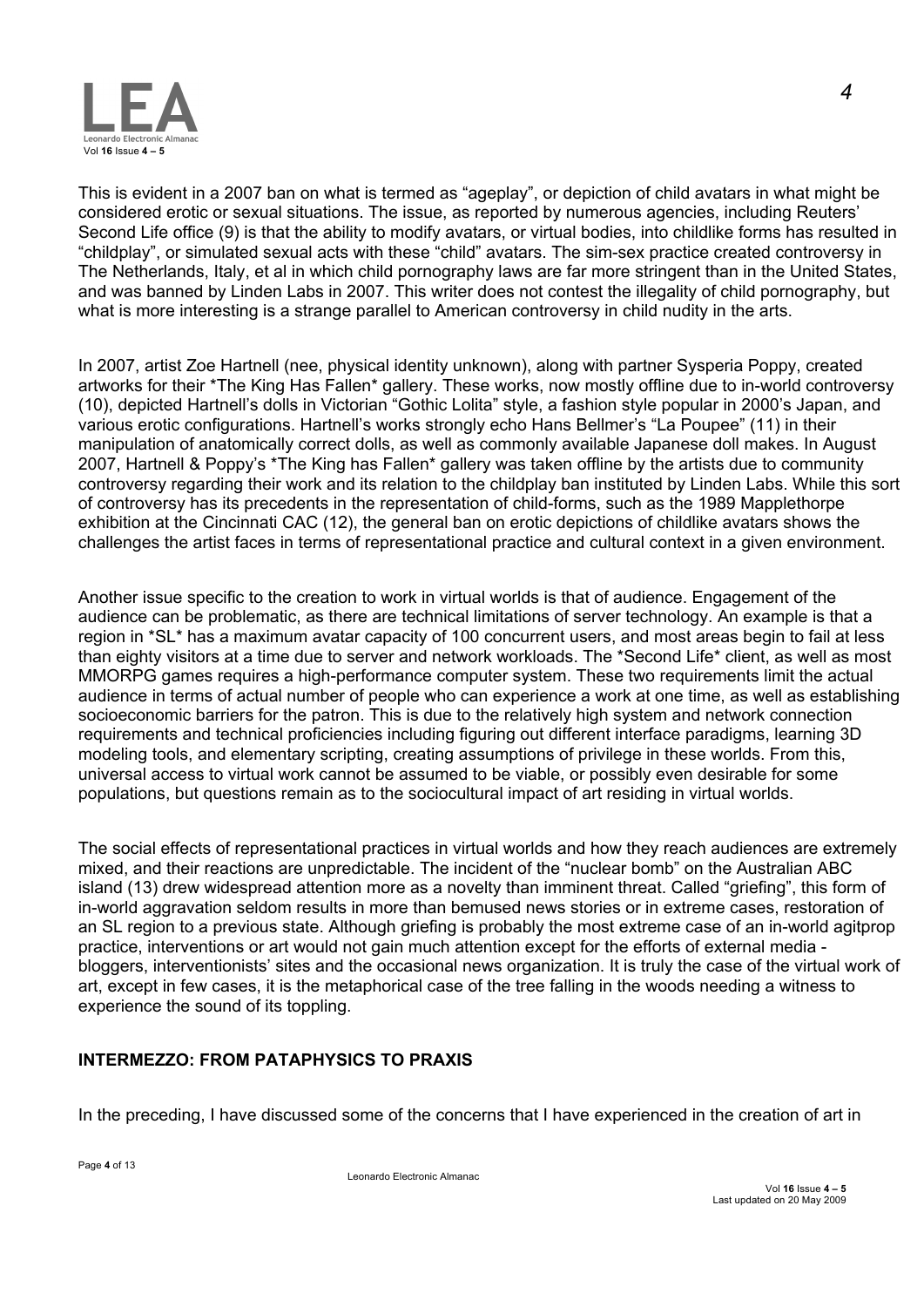

virtual worlds as an artist and critic. Form, audience, context and modality frame many of the issues of praxis intrinsic to the creation of work in these spaces. The following is an explication of artists' practices in Second Life that illustrate different configurations of the four qualities that I have discussed. In addition, the reader may notice the direction of the vector that my narrative takes from the "imported" physical work to the evergent/cybrid, to the wholly virtual. It is through this movement from the largely physical to the wholly virtual that I hope to create an epistemic continuum from which we may derive some understanding of the different ways artists engage with virtual worlds.

## **REPRESENTATIONAL VECTORS IN VIRTUAL ART**

## I: THE PROBLEM OF TRANSMEDIATION

According to the definition in Webster's Revised Unabridged Dictionary, the word transliteration is defined as:

The act or product of transliterating, or of expressing words of a language by means of the characters of another alphabet. (14)

Considering this, one of the first steps artists take in integrating their work into virtual worlds is the practice of transmediation, or the translation between environments/milieus, i.e. physical work into virtual spaces. This, paraphrased from the Second Life Community Conference presentation by MacArthur Foundation Director for Digital Media, Learning and Education Connie Yowell, is the recreation of the physical in the virtual, and a method of orienting oneself in unfamiliar terrain. This, says Yowell, is the first step in the engagement with virtual worlds, as transmediation of the physical is a gesture of recreating the familiar in alien milieus in order to orient oneself in terms of space, identity, community, and as I will discuss later, culture and history. In many ways, transmediation of traditional media (2D art) into the virtual reminds me of the incongruities between contexts as previously mentioned in Hoberman's \*Systems Maintenance\*. Using this piece as a metaphor we can see that the transmediator tries to align the tangible and the virtual, but then the cybrid and virtual formalists are less concerned with continuity, but are interested in the differences and distinctions between worlds and scales.

It is problematic to not appear critical of artists re-presenting print, painting, and photography, but a conversation with Factory artist Bibbe Hansen in her *SL* gallery built with son Channing encapsulated the issues of remediation clearly. For her, making virtual galleries were "difficult", for a number of reasons, including presence and issues of scale on different screen sizes. These issues necessitate formal adjustments of the work to compensate for perception via client-based experience, such as ensuring different sizing of work, different placement to ensure proper viewing angles and avatar ergonomics. But conversely, community and real-time social interaction through avatar embodiment-by-proxy within the virtual gallery do make it more than merely a 3D website. However, other issues come into play, including attendance, synchronic time -- which are issues for all 3D installations and vibrant sites for conversation that fall outside the scope of this one.

## **TRANSMEDIATION AND THE COLLISION OF CULTURES**

In addition to the challenges of translation of embodiment and representation between mediums, there are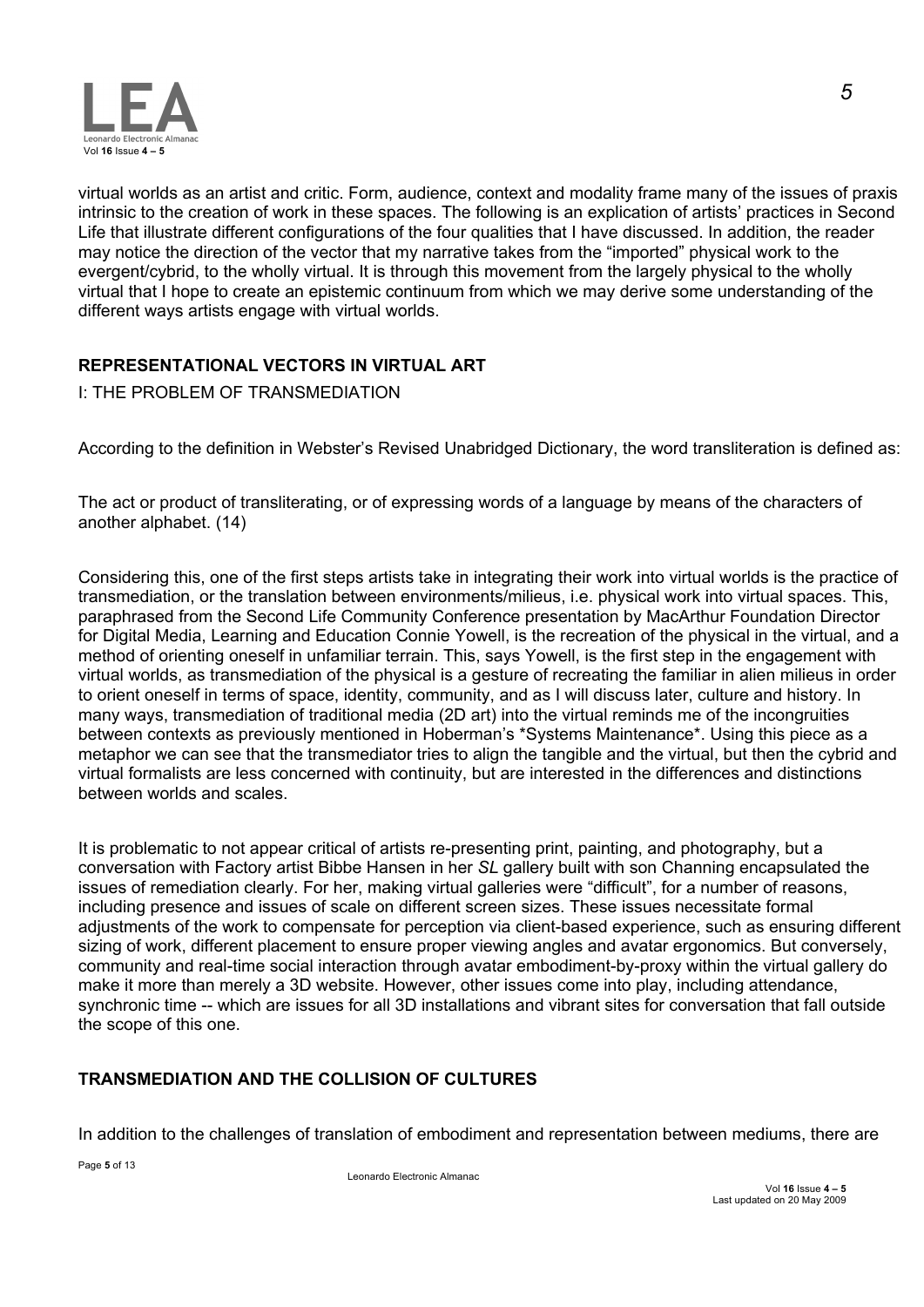

the challenges to a heterogeny of cultures in online worlds and their respective aesthetics. Wrapped inside the integral role that commerce plays in \*Second Life\*, it is no surprise that commercialism and high culture would clash. Clement Greenberg, in \*Avant-Garde and Kitsch\* (15)*,* problematizes the avant-garde's disconnection with patronage, and the rise of mass production commodity culture. Combined with the rise of a mass digital imaging/video culture through inexpensive tools and distribution networks, two social strata appear.

First, the ubiquity of commerce fosters the creation of a commodity décor art economy, which Greenberg says, "…demands nothing of its customers except money-not even their time." Greenberg also posits the commodity art scene as not entirely devoid of content, but being more akin to a folk art than the high arts of the Western tradition that were supported by patronage before the rise of the 20<sup>th</sup> Century avant-garde. The linkage of a populist art to capitalism is a logical association in \*Second Life\* culture, and bears cultural similarities to Greenberg's analogy to avant-garde disconnection from capital, and the commercial & décor art market belonging to mass culture.

This cultural stratification was evident at the Second Life Community Conference in which the event's Art Expo featured artists from the online community. In line with Greenberg's expectations of kitsch's \*appearance\* of culture, the exhibitors had exhibited abstract art that either drew heavy influences from popular fin de siecle artists like Kandinsky and Matisse, or abstract cyberart similar to that of the mid-90's. The numerous online shops in Second Life that offer virtual décor art for virtual homes, reflecting the multibillion dollar tangible décor market, mirror this. The issue is that in the early days of mass virtual cultures, contexts and audiences are emerging seems to reflect the tangible. As with the tangible world, the issue of art and reproduction tends to center on the function of the work, which includes issues of intent, content, context and audience; an analogy being Maxfield Parrish vs. Titian, or even Kinkaide vs. Bierstadt.

## **II: THE PROBLEM CHILDREN: REMEDIATION/REITERATION**

While transmediation of works into virtual worlds seem to center their issues around problems of representation and culture, as well as commerce's convergence with culture in the case of SL, the next shift towards the virtual deals with the representation of performance-based works in virtual worlds. A key work that informs this strategy is Marina Abramovic's 2005 Guggenheim work, \*Seven Easy Pieces\* (16), in which she recreated seven performance art works in new contexts. Many of these works, the most striking of which was Vito Acconci's \*Seedbed\*, both reiterate and recontextualize the texts. This set of performances, stated Abramovic, was in part intended to refresh the history of performance art by recreating these experiences through embodied experience. The issue that Abramovic foregrounds in the recreation of these works is the relation of context to the subtlety of meaning in performance. In the case of Acconci's work, the onanistic element of \*Seedbed\* is fundamentally reformulated by the change in gender. In this way, Abramovic, through this work and the six others, question the specificity of the pieces' context in terms of time, place, and embodiment. But then one may ask, does the covering of the work preserve the meaning of a performance in a different context by remediating from the tangible to the virtual?

The term remediated, or synthetic, performance is used by artists such as Scott Kildall and Eva/Franco Mattes (17) to describe practices that recreate works in performance art in virtually "embodied" media. With both artists, the recreation/remediation of performance artworks serves two purposes. It subverts the visceral immediacy that performance art creates by centering the work on the site of the body. But conversely, these remediation artists playfully ask the question of affect in virtual performance through the viewer's connection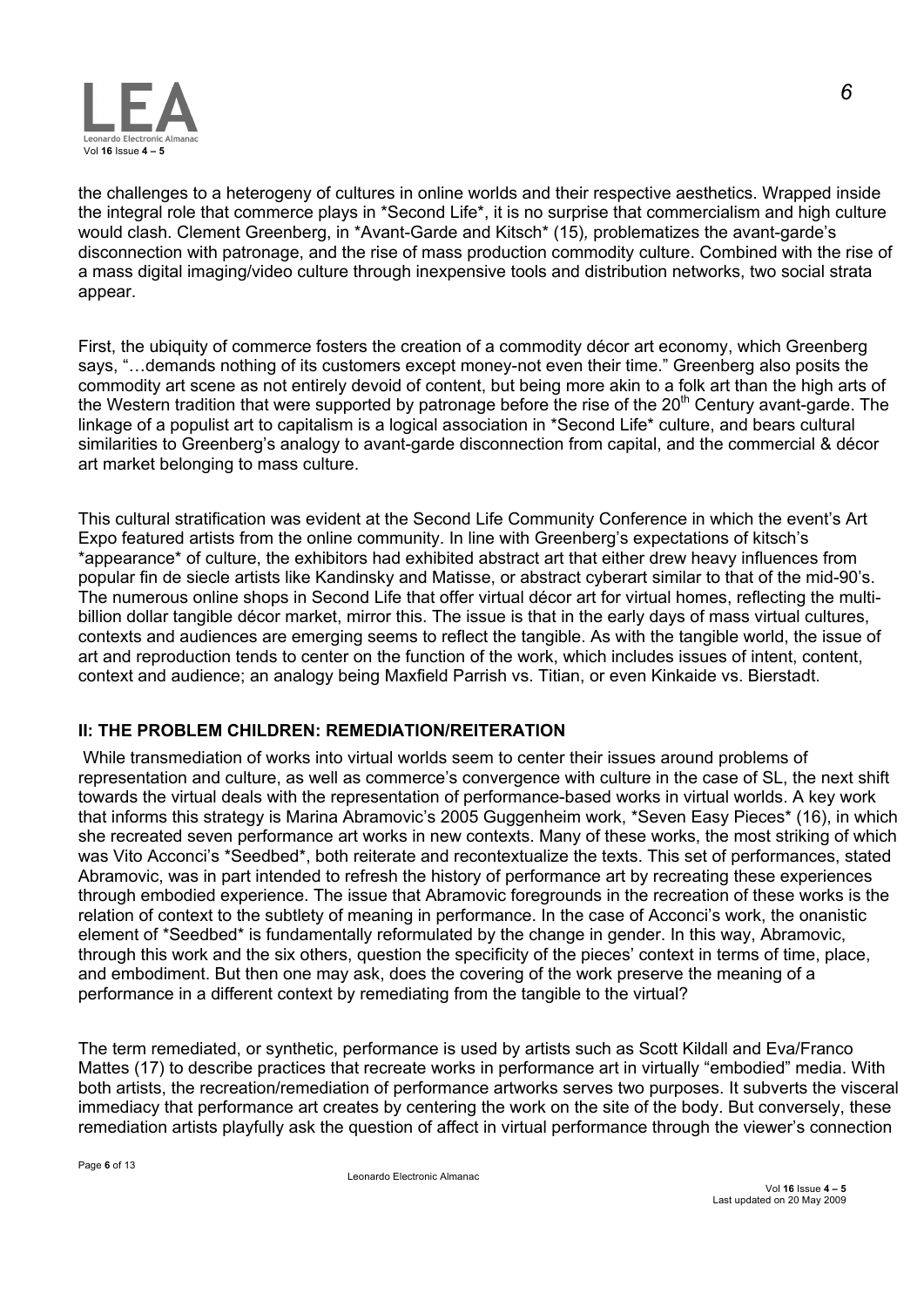

to the avatar. This tension between subverting the immediacy of the body, but invoking our identification with the virtual doppelganger illustrates the difficulty in being in the liminal space of being present in two worlds.

In Kildall's \*Paradise Ahead\**,* he recreates twelve performance pieces, exploiting the virtual "zone of ambiguity"(18) that the simulated world presents while referencing the familiarity of the body and iconic art performances. In this series, Kildall recreates works by Abramovic (\*Rest Energ*y*\*), Burden (\*Shoot\*, Ono (\*Cut Piece\*), Klein (\*Leap Into the Void\*), Tan (\*Lift\*), and others that center discourse at the vicarious site of the body, but that threat becomes ironic through the virtualization of the site in question. For example, Burden's \*Shoot\* becomes a referent to the familiar work, but also resembles a first person shooter mise en scene. Through this confrontation with the (virtual) body, Kildall leaves us torn between Dionysian visceral engagement of danger, abandon, flight, pain, and epiphany and the Apollonian rationalization of the throwaway avatar. Each work hovers in the space between oblivion and the eternally respawnable in the uncomfortable space between the virtual "toy" body and flesh and blood.

On the other hand, the Mattes' \*Thirteen Most Beautiful Avatars\* (19) references Warhol's series of film portraiture from 1964 to 1965, including \*Thirteen Most Wanted Men\**, \**Thirteen Most Beautiful Boys\**, \**Fifty Fantastics\**,* and \*50 Personalities\**.* In \*Avatars\**,* the Mattes create close-ups of avatars from Second Life, including prominent community members Lanai Jarrico and Aimee Weber. Where Warhol created rather abject, mugshot-like vignettes of his subjects, each avatar portrait is coquettish and dramatic, illustrating the techno-utopian dream of eternal youth and beauty, and the YouTube promise of everyone having their 15,000 website hits of fame. They key irony is that with the ideal of fame and beauty in Second Life, which is an astute read by the artists. When a community that has generated as much media attention as that of Second Life, and where anyone is as beautiful as their patience to shop for accoutrements and pocketbooks allow, who are the famous? But more importantly, in the land where everyone is potentially beautiful, who are the \*most\* beautiful?

Another wonderfully ironic piece is the Mattes' remediation of Joseph Beuys' \*7000 Oaks\* (20), originally sponsored by New York City's Dia Foundation as a project launched in 1982 at Documenta 7. Designed as a mission to effect social and environmental change, \*7000 Oaks\* took five years to complete, with seven thousand trees with corresponding columnar basalt stones, the last of which were planted at Documenta 8 in 1987. The Mattes' remediation, created in Second Life on the 25<sup>th</sup> anniversary of the 1982 inauguration, and with locations in at least two regions, claims, in reiteration of the Dia documentation of the Beuys work states the SL-based install as "part of a global mission to effect environmental and social change"(21), remediating the Dia text of the piece. The "stones" are evident throughout the virtual world, which obviously has either participatory effects, fostered awareness of the original's intent, or both. However, the remediation of Beuys' work in the virtual is problematized by Julian Bleecker's missive, \*When 1st Life Meets 2nd Life: The 1685 Pound Avatar and the 99 Ton Acre\* (22), in which he does some cursory calculations and posits that an avatar emits the same amount of CO2 than driving an SUV 1293 miles, or an acre emitting 99 tons of greenhouse gases? Perhaps this is the logical function of placing \*7000 Oaks\* in \*Second Life\*, but it also illustrates the difficulties of reconciling the vector of recontextualizing conceptual works from the tangible into the virtual, both in terms of pragmatism and performativity.

## **III: THE EVERGENTS: EXTRUDING PHYSICALITY FROM THE VIRTUAL**

For our discussion, we have been describing gestures and translations between the virtual and the tangible worlds. In the case of the transmediated work, conventional/traditional artwork is directly translated into the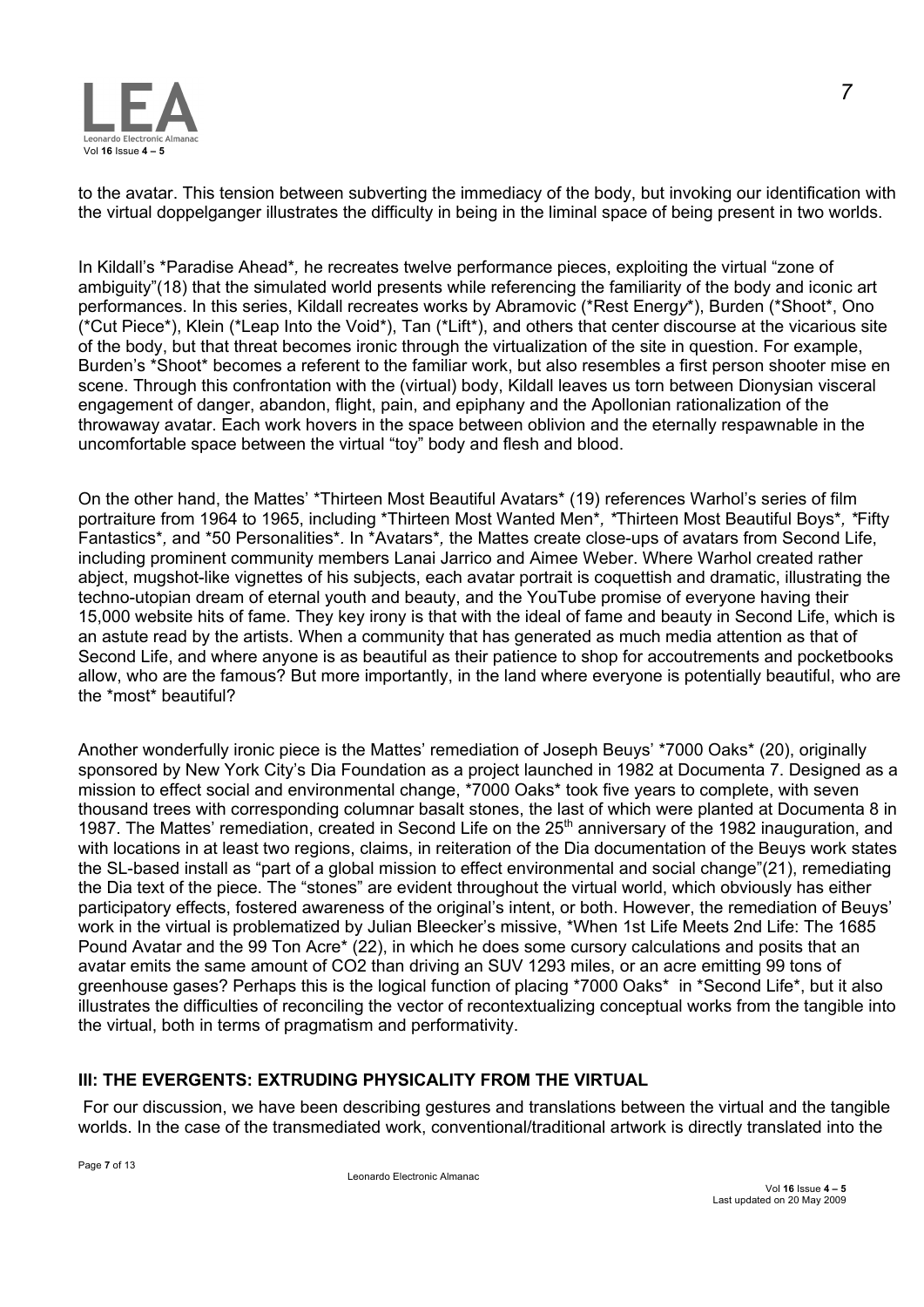

virtual, with little formal modification. As mentioned, there is little augmentation to the work, and in many cases, the work either meets challenges of the necessity for re-presentation in virtual worlds due to altered issues of perspective and scale. Or, the transmediated work is reduced to Greenbergian commodity kitsch or a form of digital folk/populist art. In our next study, the remediators have faced the challenges of recontextualization of performative works and the contradictions and tensions they create between the body and the avatar. The first represents a direct translation from the tangible to the virtual, and the second represents a vector pointing to the virtual from the tangible. The next logical point of departure is the inversion of the remediation vector, or the gesture from the virtual to the tangible, or the gesture of evergence, or the emergence into the physical from the virtual where no physical referent had previously existed.

A pop culture reference that illustrates the concept is that of the emergence of the character Flynn from the computer world from the movie, \*TRON\* (23). The one flaw in this argument is that Flynn had been digitized into the ENTCOM mainframe, and a better metaphor is that if the anthropomorphic program-construct TRON himself had materialized into the physical. From a metaphorical perspective, there are a number of artists who have practices that center around constructed identities which have are re-presented in the physical, like Mariko Mori's \*Pop Idol\* action figure edition for Parkett. But, since this discussion deals specifically with representational practices in virtual worlds, a prime example would be the development of work of media doyenne Lynn Hershman-Leeson.

For years, Hershmann has explored the practice of constructed, mediated, and manipulated identities, a seminal work being her series of Roberta Breitmore works of the 1970's. in these works, Roberta is described as a constructed person interacting with real people in real time. For four years, Hershman-Leeson "performed" Roberta's life in various contexts in San Francisco, documenting her "life" in installation, photography, and other media. For \*Life to the Second Power\* (24), Hershman created a mixed reality archive based in part on her 1972 \*Dante Hotel\* in Second Life. Her various fictive personae, including Breitmore, reborn as Roberta Ware, join software constructs DiNA and Agent Ruby in the Life Squared archive in \*NeWare Island\* maintained by Stanford University. What is more interesting is Hershaman-Leeson's evergence of the virtual Roberta with the rapid prototyping company Fabjectory as an extension of her metaphor of realizing the conceptual Roberta in the streets of San Francisco. However, the Roberta (Ware) which is the denizen of the \*Life to the Second Power\* installation, which now exists as a miniature statue, is perhaps the "real" Roberta Ware, as opposed to the "dramatization" of Roberta Breitmore. The Stanford project is a logical extension of Hershman-Leeson's work in mediated identity, and brings is to the wholly virtual. That is, the artists in Second Life whose virtual work makes no pretension of a referent to the tangible.

## **IV: THE SIMULACRUM AS ROOT NODE: SECOND LIFE BASED WORKS**

In \*Simulations and Simulacra\* (25) Jean Baudrillard wrote of simulated culture, or one that exists without a referent to the real, but expresses itself in terms superseding the real. As an aside, while it might be possible to create works that exist in the virtual that do not express themselves in terms of references to the tangible, they are likely extremely subtle or outside the embodied paradigm of human experience. The previous example of Breitmore/Ware is problematic in that one could argue that Breitmore is a hybrid identity, and that Ware is a cybrid, existing in multiple worlds. While this may be true, the function of using Ware as exemplar is that of the Gibsonian extrusion of the virtual into the tangible (26), my categorization of works may define cultural "functions" of key aspects of the artists' installations than the whole of a given piece. Therefore, for the discussion of art that acts as simulacra of craft and proxies of identity, tangible referents here are seen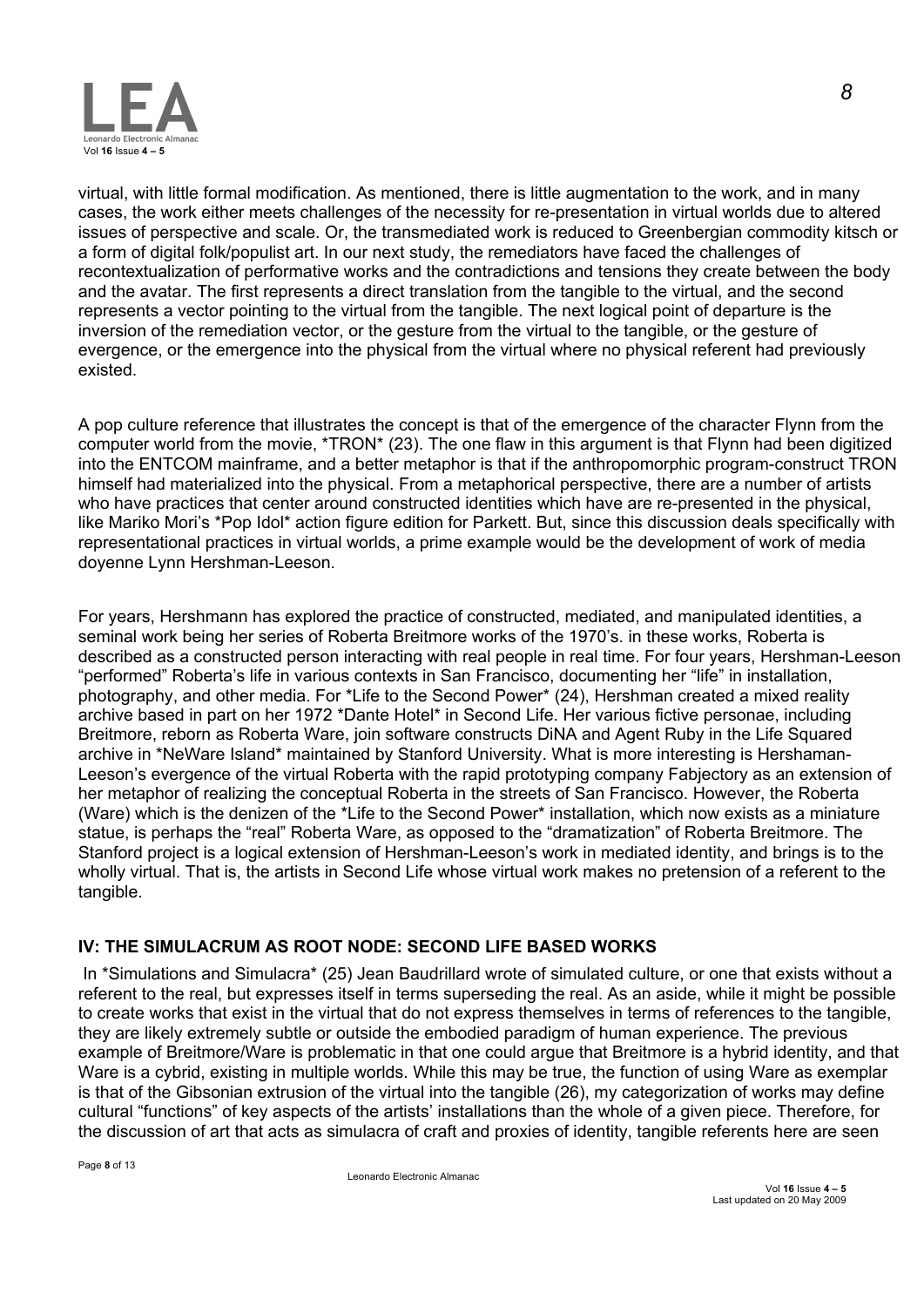

as merely representative or "theatres" for the simulacrum. This is most definitely the case of Cao Fei's \*iMirror\* installation at the 2007 Venice Bienniale.

iMirror(26) is a three-part documentary about her time as an anime character "cosplayer" (person who dresses in genre costumes, such as fetish, anime, et al) in \*Second Life\*. This continues the ongoing dialogue about mediated identity including artists like Hershman-Leeson, but much more specifically the impact of Asian pop media. This international conversation includes work by Huyghe et al (\*No Ghost, Just a Shell\**)*, Mori (\*Idol Singer\**)*, Murakami (\*Hiropon\**, \**Little Boy exhibition\**)*, and questions the relationship in defining cultural identity. Fei takes this one step further by extrapolating this obfuscation of abstracted identity by representing a virtual anime character flaneur piloted by a Chinese woman in a rapidly changing world who navigates through a wholly mediated milieu.

In \*iMirror\*, Fei represents three aspects of SL, the commercial/popular perspective, the affective/narrative (through her virtual love story), and a series of avatar portraits to describe it as a place, another of being, and as a community. The Venice Biennale installation consisted of a dome-like structure in which the various components of the \*iMirror\*, documentary, parts of which are mirrored in Second Life, neither of which are extant at the time of this writing. According to critic Domenico Quaranta, he loves the work as it represents the melancholic quality of online worlds and gives the viewer a real flavor of virtual existence (27). But on the other hand, Quaranta also states that the more "genuine" Fei tries to make the work, the more distortions between realities emerge, making both "theatres" in the (in)tangible problematic. However, it is this problematic nature that reifies \*iMirror\*, like \*No Ghost, Just a Shell\*, as a purely virtual work that is difficult to frame.

The last of the "purely virtual" artists under consider here is the Italian avatar artist, Gazira Babeli (28). Gazira, which is another word for a sort of transient, admits to no physical existence, except vague admissions to being a "pirate signal" beamed out of Milan. This is where Babeli meshes her practice with other New Media "code artists" like Mez Breeze. Gazira is like the Wintermute/Neuromancer AI who interacts ironically with her native platform; observing, injecting noise (\*Grey Goo\**)*, suffering temptation (\*Gaz of the Desert, after Bunuel\*). The traces of her existence as \*Second Life\* scripts, text, and video are on her site, but little of her seems to everge into the tangible, except for web traces. The rest of her interventions are wholly online, with persistent installations of attacking Warhol soup cans, singing pizzas, and collapsing monoliths on Locusolus Island. Gazira is probably one of the most frustrating artists for her opacity between worlds (more so even than Hershman-Leeson/Breitmore), but also one of the more entertaining, as "Gaz" is a fractious autonomous spirit who threatens to everge from the virtual, but is a winking signifier of chaos in an otherwise highly ordered world.

## **IV: THE CYBRIDS: CONCURRENT PRACTICES AND VIRTUAL WORLDS**

 The last representational strategy yet to cover is that where artists occupy several spaces at the same time. The closest so far may be Hershman-Leeson and Cao Fei, but in their respective bodies of work the "center of gravity," or focus, is firmly in the tangible or the virtual. In the case of the cybrid artist, there is the gesture of concurrence, that is, praxis that is designed to operate simultaneously in the virtual (in-world), online (Internet-based), and tangible spaces. The formal issues for simultaneous representation in mixed worlds are similar to those such as those encountered by Kit Galloway in the 1980 conceptual work \*Hole in Space\* (29)*,* in which a life-sized video "hole" collapsed the space between New York and Los Angeles. Although Galloway's metaphor for punching through physical space with mediated space is very direct, it still speaks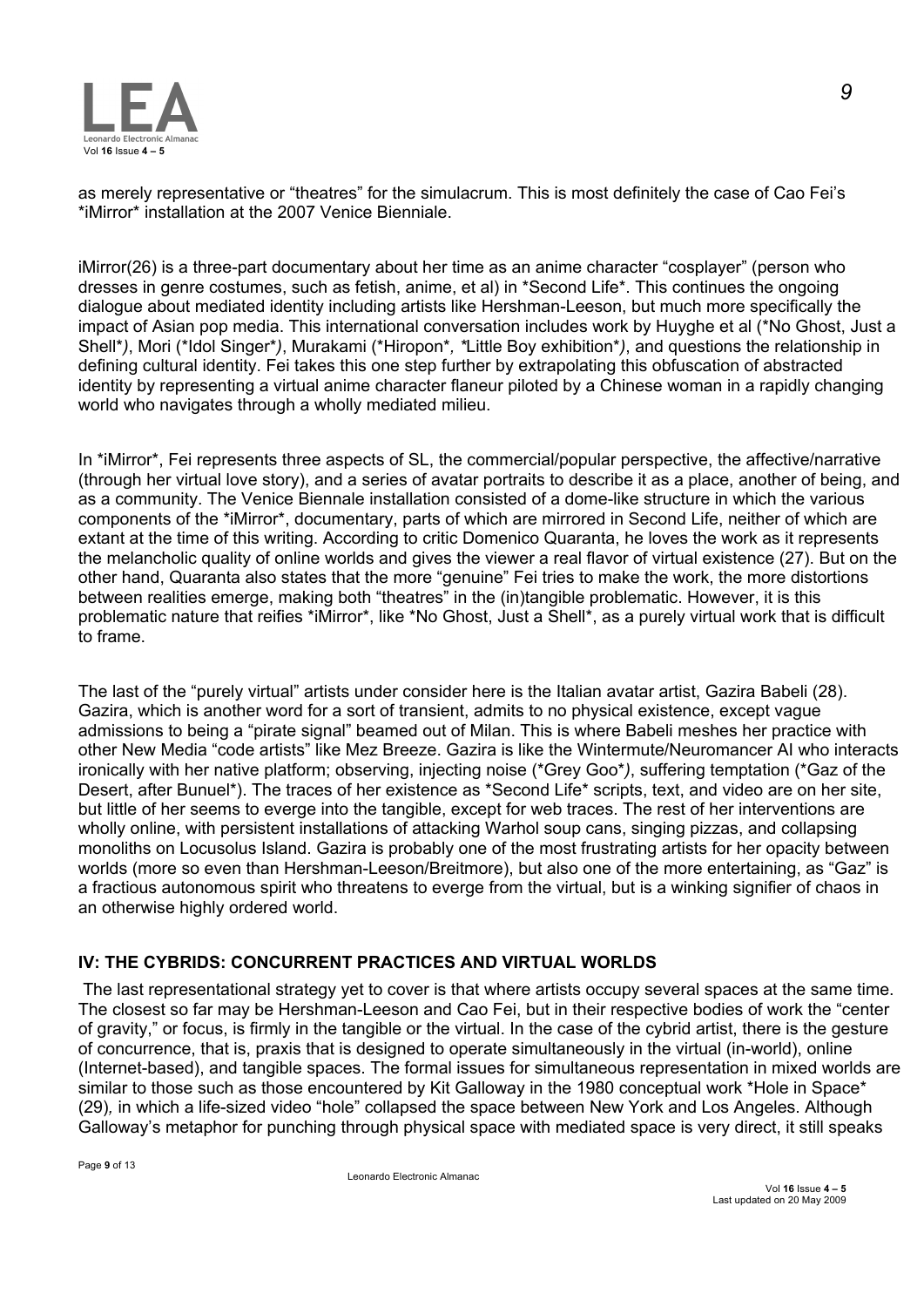

strongly enough that competitions have recently taken place that explore the boundaries between worlds.

Turbulence.org's 2007 \*Mixed Realities\* commissions (30) address the paradoxes of works stretching across multiple worlds. Works by John Craig Freeman, Usman Haque et al, Kildall & Scott, Magruder et al and Proske et al were selected for their engagement with Second Life, online/Internet, and physical interactions. These include constructing works in virtual worlds and everging/controlling them and creating multiple interactions. One commissioned work that takes the Galloway metaphor and expands it as interactions as signals reverberate between worlds is Proske et al's \*Caterwaul\* *(31)*. Far from the somewhat utopian messages of human connection in \*Hole in Space\**,* the Proske piece features the first line, "When someone screams in real life, do they hear us in virtual reality? Do they want to?" For this work, a 12'x15' wall is embedded with five microphones and a series of speakers linked to Second Life through a MAX/MSP patch. In \*Caterwaul\**,* the gallery sounds are transmitted to the Turbulence server, and to the Second Life space, but through the translation to the virtual, the sounds reverberate, degrade, and feed back to create a howl of lamentation. Drawing parallels to Quaranta's comments regarding the distortions between multiple realities, \*Caterwaul\* takes Galloway's connective portal and injects the self-reflexivity of the semiotic gap to illustrate the imperfect translation between worlds.

Another group that has used the Galloway metaphor to explore the linkages between spaces is the virtual performance art group, \*Second Front\*. Consisting of nine members, from Vancouver to Milan, Second Front probes the social issues of virtual worlds through critical and playful situations. Their October 4<sup>th</sup> performance for the opening of the IMAL new Media Center in Brussels, entitled \*The Gate\* *(32)*, was a trompe l'oeil of Rodin's \*Gates of Hell\* that looked out upon a portal that fed live bidirectional video between the Odyssey Island art sim and IMAL. In tangible space, the \*Gate\* is a life-sized projection of the writhing tableau vivant avatar sculpture and reception area, while a similar area is evident in the virtual. Even though the metaphor to Galloway is evident, the distortions remain as Rodin's vision erupted with hails of pontoon boats and anvils from a faucet at its top, reiterating the irruptions between the virtual and the tangible.

One other aspect of \*Second Front's\* praxis that illustrates their self-reflexivity regarding the nature of performance across multiple worlds is the dissemination of their interventions as media performance itself. Paying attention to the question as to how many people can constitute an online audience at a time, \*Second Front's\* recontextualizes its performances as edited performance machinima and narrative blog. The goal is that multiple audiences from the viral/machinima, blogosphere, and \*Second Life\* art cultures are addressed through dissemination of information in manners/gestures tailored for the given audience. Where this representation of performance through different media channels, adjusting the message to fit the medium and mode of delivery becomes problematic is at the boundary of performance it questions. Given this question, are \*Second Front's\* different media interventions merely different forms of documentation, or media performance, with differing time scales of audience feedback? It is at this fundamental questioning of time, space, performance, and representation that virtual art challenges traditional and Internet New Media,

## **CONCLUSION**

Throughout this essay, we have traversed between the tangible and virtual while combining the possibilities of moving from one to the other, as well as artists operating in simultaneity in multiple worlds. In musing upon the movement from one to the other, it is hoped that this essay has at least provided some formal, modal,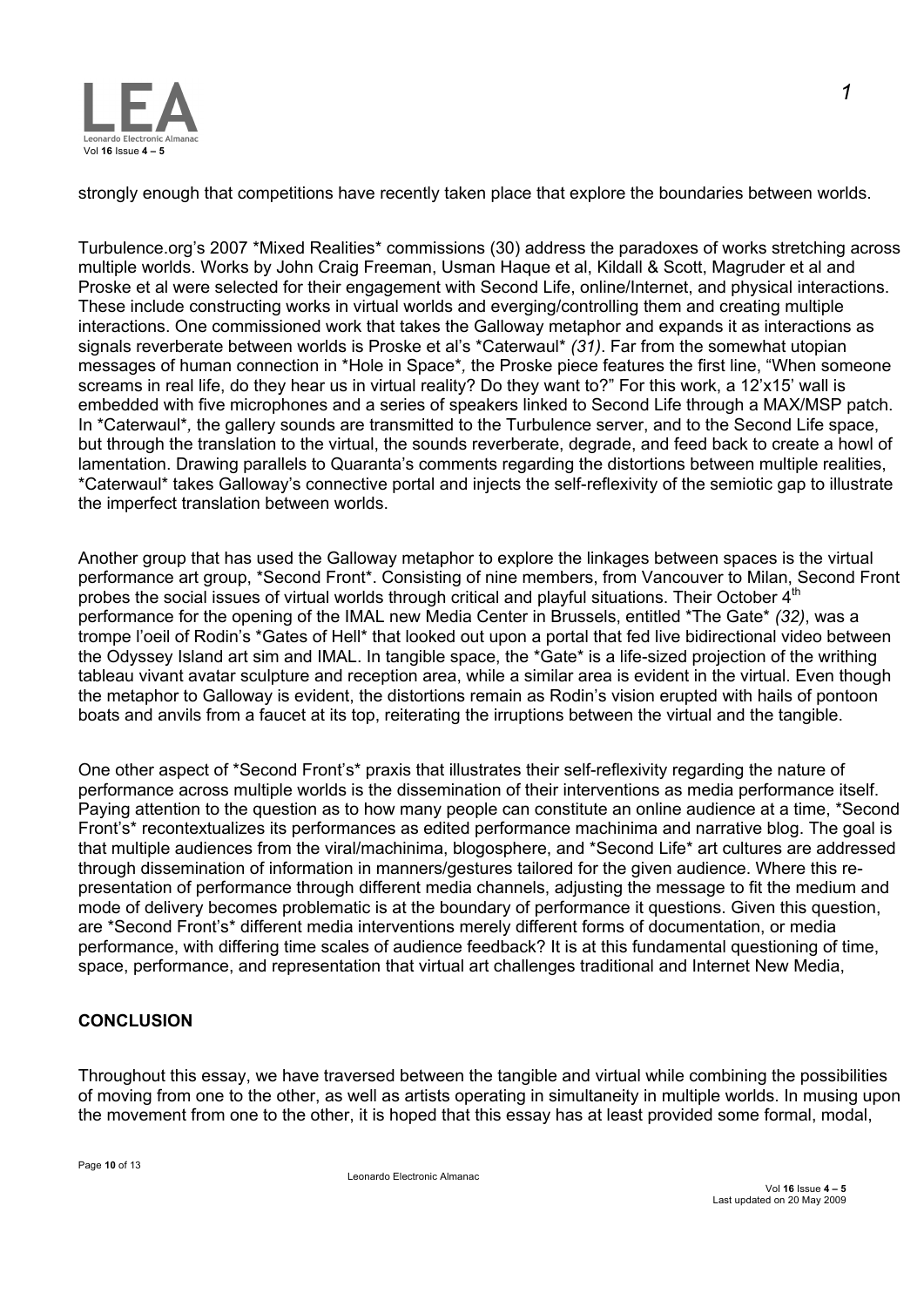

and contextual issues as grist for the ongoing conversation on the development of art created within virtual social worlds. The range of praxis that artists engage with is highly multivalent, from the relatively direct transmediated oeuvres to the enigmatic liminal works that live between worlds, and the wholly virtual; works that illustrate a form of embodied conceptualism. Although the works we have explored are extensive there are others such as Alan Sondheim/Sandy Baldwin, Adam Nash, Annabeth Robinson, Nathaniel Stern, Avatar Orchestra Metaverse and many others whose SL-based work engage in other performative, formal and conceptual practices. While this early analysis (in terms of this genre, at least) suggests that artists may initially engage in recreating the tangible as a process of orienteering in virtual worlds, or even a Greenbergian reiteration of marketing/kitsch, practices diverge broadly after making the initial step into the virtual. Ironically, while the bulk of the market is centered on the transmediated, the most widely recognized works are in almost all the other representational modes; the remediated (Mattes), evergent (Hershman-Leeson), virtual (Cao Fei, Babeli), and cybrid (Second Front). Each addresses their modality, context and audience outside of the virtual, even outside the New Media community, and therefore makes an argument for their apparent acceptance. The engagement with elements of virtual worlds within contemporary art presents challenges for artists and audiences alike. What is obvious from work of the mid 2000's is that it represents a site of intense inquiry and cultural activity, and it is hoped that this essay will contribute to the conversation regarding art from virtual environments, its distinctive qualities, and its evolution.

## **REFERENCES/FOOTNOTES**

 (1) King, Brad & Borland, John. \*Dungeons and Dreamers: The Rise of Computer Game Culture, From Geek to Chic\**,* pp. 221-228, McGraw Hill, San Francisco, USA 2003

(2) Grau, Oliver. \*Virtual Art\*. pp. 8-10, MIT Press, Cambridge, MA, USA 2004

(3) Wands, Bruce. \*Art of the Digital Age\**.* pp.104-105. Thames & Hudson, New York, NY, USA 2006

(4) I have heard Novak use this term at the BNMI Emotional Architectures Summit (Banff, Alberta, CA, 2001,) but another reference is online at

http://www.uweb.ucsb.edu/~frederico/main/pages/works/Biophotonic.htm

(5) Anders, Peter. \*Envisioning Cyberspace\**,* McGraw Hill, San Francisco, CA, USA 1998

(6) Hoberman, Perry. \*Systems Maintenance\* video archive

http://framework.v2.nl/archive/archive/leaf/other/.xslt/nodenr-142973, Dutch Electronic Arts Festival, 1998 (7) From Greenberg, Clement. \*Art and Culture: Critical Essays\**.* Beacon Press, Boston USA 1961

(8) Antin, D. "Video: The Distinctive Features of the Medium*.*" Video Culture: A Critical Investigation. Ed. Hanhardt. New York, 1986.

(9) Reuters, Adam. \*Virtual Porn Illegal in Italy\*, Reuters Second Life online news, http://secondlife.reuters.com/stories/2007/02/23/virtual-child-porn-illegal-in-italy/, Feb. 23, 2007

(10) \*Dollbox\* exhibition website, http://dollbox.vox.com/library/post/q.html June 9, 2007

(11) Lichtenstein, Therese. \*Behind Closed Doors: The Art of Hans Bellmer\*, University of California Press, 2001

(12) A synopsis of the lawsuit filed against the Cincinnati CAC over the Mapplethorpe exhibition can be found at: http://law.jrank.org/pages/3469/Mapplethorpe-Obscenity-Trial-1990.html

(13) Canning, Simon. "ABC's virtual site 'griefed'," News.com.au, http://www.news.com.au/entertainment/story/0,23663,21780235-7486,00.html May 23, 2007

(14) Definition, \*Random House Webster's Unabridged Dictionary\*, Random House, New York, NY, 2005

*1*